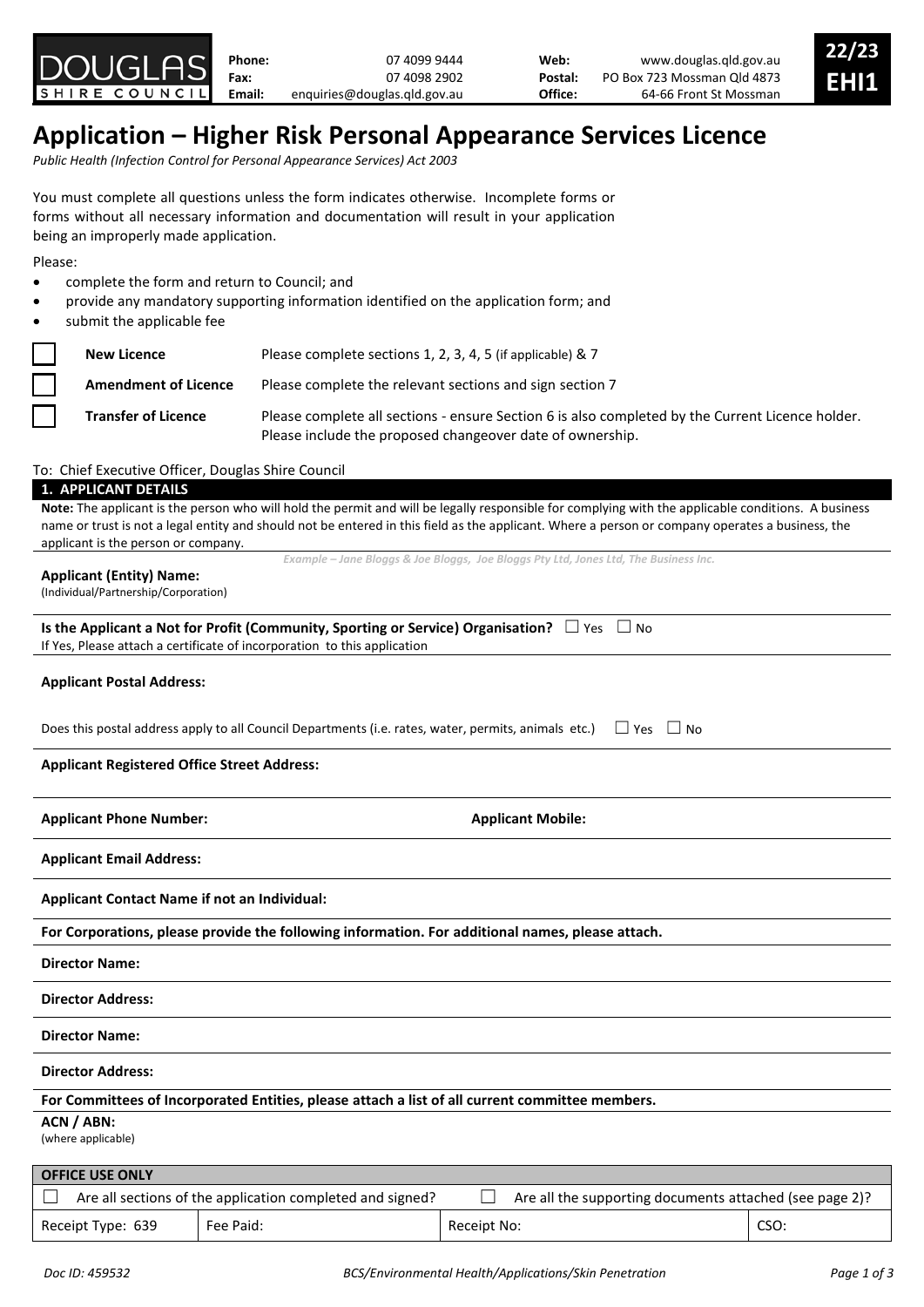## **2. PERSONAL APPEARANCE SERVICES (PAS) BUSINESS DETAILS**

**Trading Name:**

#### **Site Contact Name:**

### **Site Address:**

(for mobile premises, state where vehicle is stored)

**Postal Address:** (if different to Applicant)

**Site Email:**

#### **Business Type:**

## **Registration No of Vehicle/Vessel:**

(applies to Mobile Premises Only)

## **3. PERSONS CARRYING OUT HIGHER RISK PAS AT BUSINESS**

NB: A person must not personally provide a higher risk personal appearance service unless the person holds an infection control qualification. The employees who will deliver the high-risk personal appearance services need to complete an Infection Control qualification with an accredited training provider.

#### **A copy of the Statements of Attainment for each person must be submitted to Council before your licence can be issued.**

**Full Name: Business Hours Contact No:**

## **Full Name: Business Hours Contact No:**

| <b>4. SUITABILITY OF PERSON TO HOLD A LICENCE</b>                                                                                               |                                                                                                                     |            |                      |
|-------------------------------------------------------------------------------------------------------------------------------------------------|---------------------------------------------------------------------------------------------------------------------|------------|----------------------|
| 4a.                                                                                                                                             | Have any of the applicants been convicted for a relevant offence as defined under the Public Health (Infection      | <b>YFS</b> | $NO$ $\vert$ $\vert$ |
|                                                                                                                                                 | Control for Personal Appearance Services) Act 2003, other than a spent conviction?                                  |            |                      |
| 4b.                                                                                                                                             | Have any of the applicants previously held a licence or registration under the Public Health (Infection Control for |            | $NO$ $\parallel$     |
|                                                                                                                                                 | Personal Appearance Services) Act 2003, or a corresponding law that was suspended or cancelled?                     | YFS I I    |                      |
| 4c.                                                                                                                                             | Have any of the applicants been refused a licence or registration under the Public Health (Infection Control for    | YFS.       | $NO$ $\vert$ $\vert$ |
|                                                                                                                                                 | Personal Appearance Services) Act 2003, or a corresponding law?                                                     |            |                      |
| 4d.                                                                                                                                             | Have any of the applicants had the registration of an establishment refused, suspended or cancelled under the       | YFS        | $N$ $\cap$ $\perp$   |
|                                                                                                                                                 | Health Regulation 1996, part 15?                                                                                    |            |                      |
| NB: If the applicant is a Corporation or an Incorporated Association, an executive officer of the Corporation, or a member of the Association's |                                                                                                                     |            |                      |
| management committee, are included. If the answer is Yes to any of the above, please provide details.                                           |                                                                                                                     |            |                      |

| management committee, are included. If the answer is res to any or the above, please provide details.                        |                              |                                                     |  |  |  |
|------------------------------------------------------------------------------------------------------------------------------|------------------------------|-----------------------------------------------------|--|--|--|
| 5. PRIVATE WATER SUPPLY (only applies to businesses not on a Council water supply)                                           |                              |                                                     |  |  |  |
| <b>Private Water Supply?</b>                                                                                                 | <b>Water Source:</b>         | Bore Water / Rainwater Tank / Water Course / Other: |  |  |  |
| (If Yes, please complete this section)                                                                                       | (please circle/state answer) |                                                     |  |  |  |
| A Certificate of Analysis to show the water is safe at the premises is required prior to operating.<br>NO II<br>YFS I I      |                              |                                                     |  |  |  |
| Is a Certificate of Analysis attached with the application?                                                                  |                              |                                                     |  |  |  |
| A Water Management Plan (WMP) for the water supply at your business premises is required prior to operating<br>YFS.<br>NO II |                              |                                                     |  |  |  |
| Is a WMP attached to this application?                                                                                       |                              |                                                     |  |  |  |
|                                                                                                                              |                              |                                                     |  |  |  |
| 6. TRANSFER OF PAS LICENCE (only applies for sale of business)                                                               |                              |                                                     |  |  |  |

**Name of Current Licence Holder: Current Licence No: Signature of Current Licence Holder: Date:**

By signing the above, the current approval holder is confirming their intent to transfer the current licence to the applicant as stated on this form. If there is more than one current approval holder, please complete the Additional Details section.

**Site Telephone: Site Contact Mobile:**